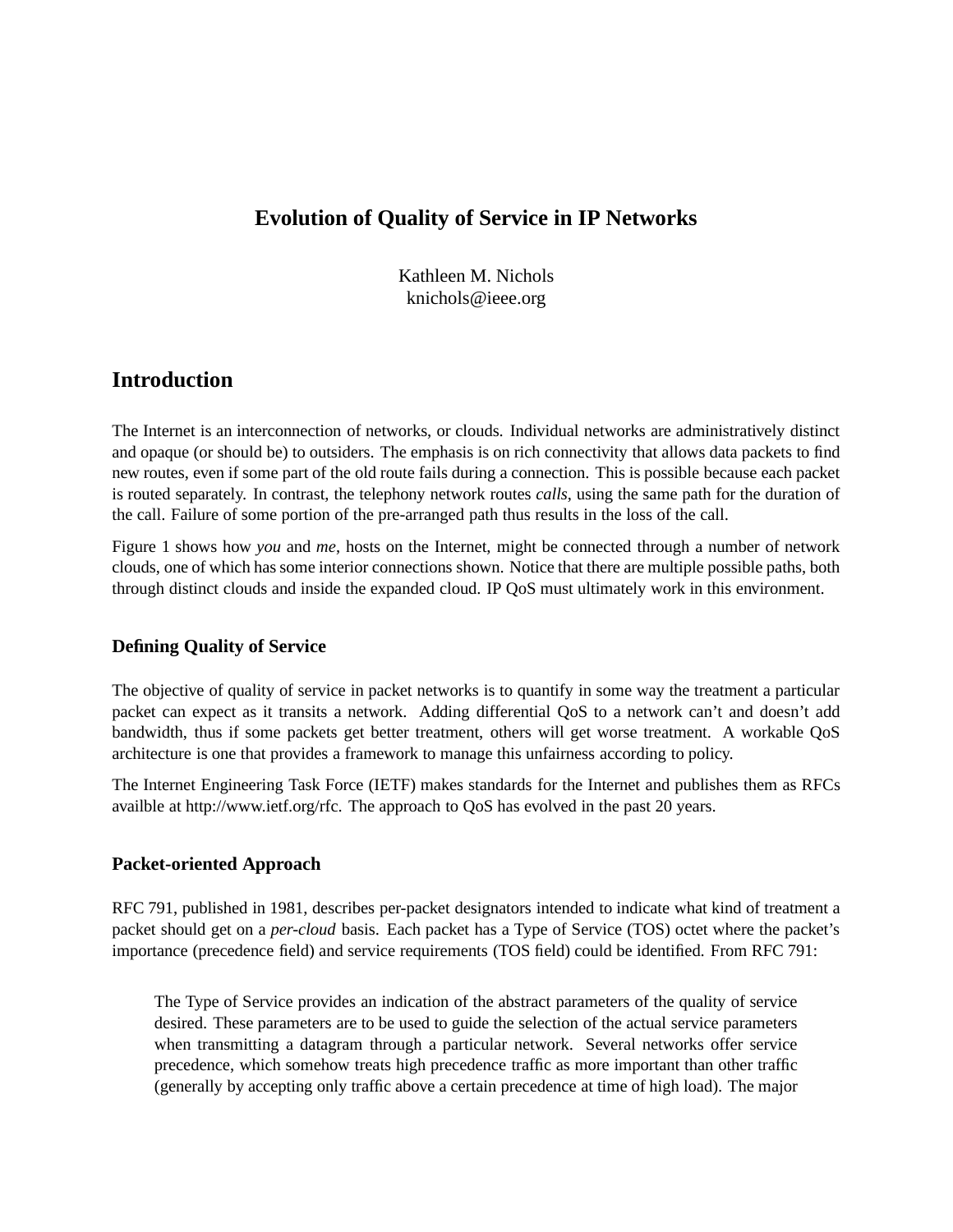

Figure 1: Connected through an Internet of Network Domains

choice is a three way tradeoff between low-delay, high-reliability, and high-throughput. *and*

The Network Control precedence designation is intended to be used within a network only. The actual use and control of that designation is up to each network. The Internetwork Control designation is intended for use by gateway control originators only. If the actual use of these precedence designations is of concern to a particular network, *it is the responsibility of that network to control the access to, and use of, those precedence designations.* [author's emphasis]

Unfortunately, no architecture was developed to utilize these fields and, in most cases, no mechanisms existed in the network to give differential treatment to packets. An attempt to further define and redefine the 4-bit TOS field of the TOS octet was made with RFC 1349 (now obsolete). RFC 1349 gives guidelines for preferring routes with TOS matched to packet TOS, but the TOS definitions remain rather general, i.e., minimize delay (1000), maximize throughput (0100), maximize reliability (0010), maximize monetary cost (0001), and normal service (0000). There is no framework for attaching quantifiable measures to these qualitative phrases nor for requesting and being granted a specific TOS, either for a packet or a route. RFC 1349 followed a guideline it expresses as:

The fundamental rule that guided this specification is that a host should never be penalized for using the TOS facility. If a host makes appropriate use of the TOS facility, its network service should be at least as good as (and hopefully better than) it would have been if the host had not used the facility. This goal was considered particularly important because it is unlikely that any specification which did not meet this goal, no matter how good it might be in other respects, would ever become widely deployed and used. A particular consequence of this goal is that if a network cannot provide the TOS requested in a packet, the network does not discard the packet but instead delivers it the same way it would have been delivered had none of the TOS bits been set.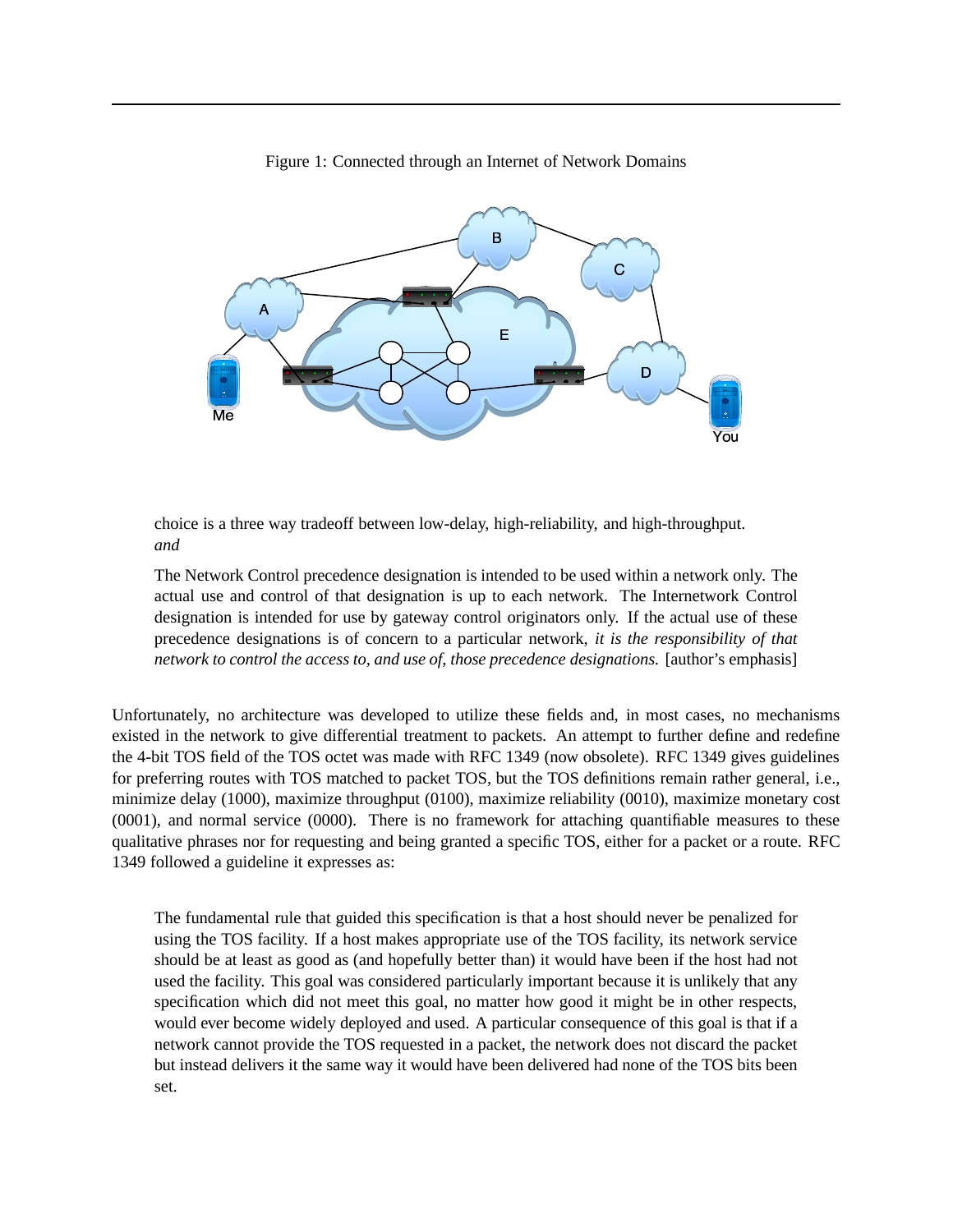Note that both of these early RFCs operated under the implicit assumption that TOS could be characterized on a linear scale from "better" to "worse," not a quantifiable metric. More quantifiable and realistic approaches to specifying service may take on a less clearly hierarchical character. Specifically, it may be possible to provide low delay and delay variation for a small amount of throughput or an unspecified delay variation with higher throughput.

### **A Service-Oriented Approach**

In the early 90's, with the first Internet audio and video experiments, there was a new interest in IP QoS. This resulted in an approach termed Integrated Services (later known as IntServ) and outlined in RFC 1633 written in 1994. It stated the QoS problems as:

Real-time QoS is not the only issue for a next generation of traffic management in the Internet. Network operators are requesting the ability to control the sharing of bandwidth on a particular link among different traffic classes. They want to be able to divide traffic into a few administrative classes and assign to each a minimum percentage of the link bandwidth under conditions of overload, while allowing "unused" bandwidth to be available at other times. These classes may represent different user groups or different protocol families, for example. Such a management facility is commonly called controlled link-sharing. We use the term integrated services (IS) for an Internet service model that includes best-effort service, real-time service, and controlled link sharing.

The identification of controlled link-sharing is clearly an aggregate treatment of packets, yet the document considers only flow-oriented QoS, not QoS for traffic aggregates. A flow is defined by RFC 1633 as:

define the "flow" abstraction as a distinguishable stream of related datagrams that results from a single user activity and requires the same QoS. For example, a flow might consist of one transport connection or one video stream between a given host pair.

and the document takes the clear position that IntServ *requires* flow-level admission control and resource reservation( as seen in the following two passages):

The first assumption is that resources (e.g., bandwidth) must be explicitly managed in order to meet application requirements. This implies that "resource reservation" and "admission control" are key building blocks of the service.

We conclude that there is an inescapable requirement for routers to be able to reserve resources, in order to provide special QoS for specific user packet streams, or "flows". This in turn requires flow-specific state in the routers, which represents an important and fundamental change to the Internet model. The Internet architecture [h]as been founded on the concept that all flow-related state should be in the end systems [Clark88].

Thus IntServ's model deliberately sets out to break that part of the Internet architecture. Admission control for the IntServ architecture is described as functioning as follows: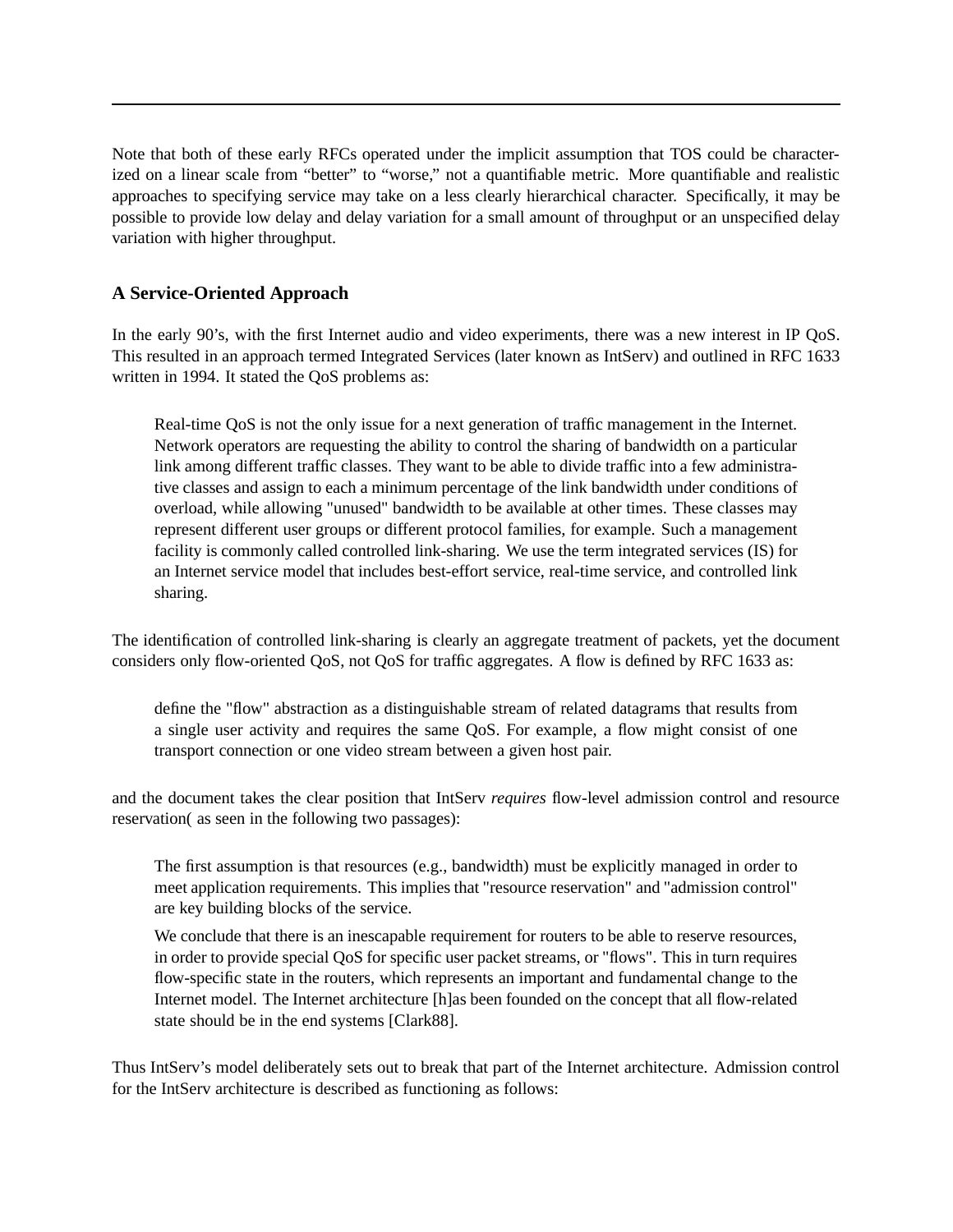Admission control is invoked at each node to make a local accept/reject decision, at the time a host requests a real-time service along some path through the Internet.

This is very similar to the telephony model but is not consistent with the Internet architecture as it is not only not scalable, but not practical administratively. Authentication and charging need to be carried out at the network level as they are for peering agreements today. The fact that the administration model does not match the Internet has been one factor in IntServ not being adopted.

#### **A Packet- and Network Domain-Oriented Approach**

After some time of discussion in the Internet Research Task Force (IRTF) and an IETF Birds-of-a-Feather session covering requirements [FDIFS], the differentiated services (Diffserv) approach was officially started in the IETF in 1998. Differentiated services architecture is an approach to delivering QoS in a scalable, incrementally deployable way that keeps control of QoS local to the cloud, pushes work to the edges and boundaries, and requires minimal standardization, encouraging maximal innovation. This is accomplished by separating the packet forwarding path and control plane functions appropriately. The fields of the TOS octet were redefined to have a 6-bit Differentiated Services Code Point (DSCP) field, in bit positions 0-5. The DSCP is used to identify the behavior aggregate to which the packet belongs and thus can be used to index the forwarding path behavior it should receive. The forwarding behavior at each node is called a per-hop forwarding behavior (PHB).

This approach builds on both the earlier packet-oriented concepts and some of the concepts expressed in IntServ, but is also quite different. It differs from the original per-packet QoS by avoiding associating qualitative performance with the per-packet treatments and is similar in that packet marking meanings are inherently local. However, both the concept of agreeing on packet markings between two clouds and the primitives to enforce such agreements are called out in the architectural model and the standards [RFC2474, RFC2575]. The burden is on the network to control its boundaries. RFC 2474 describes using Diffserv in a network cloud:

Services can be constructed by a combination of: setting bits in an IP header field at network boundaries (autonomous system boundaries, internal administrative boundaries, or hosts), using those bits to determine how packets are forwarded by the nodes inside the network, and conditioning the marked packets at network boundaries in accordance with the requirements or rules of each service.

Compared to IntServ, Diffserv rejects the model that admission control and resource reservation must be done on a per-router basis and moves these functions to a network domain level. The policy of the domain determines which packets are admitted at the network boundary after which treatment is simply by the DSCP mark in the packet header. The policies can reside in a central entity, be distributed at or close to boundaries, or some combination. Enforcement of the policies is distributed at the network boundaries. In one sense, Diffserv views network clouds similarly to how IntServ views routers. Along the packet forwarding path, there are similar primitive functions, i.e., classifiers and packet schedulers. On the other hand, Diffserv explicitly rejects the notion that services map to applications (or vice versa), but rather a service would be made available and admission and marking follows the money and administrative policy.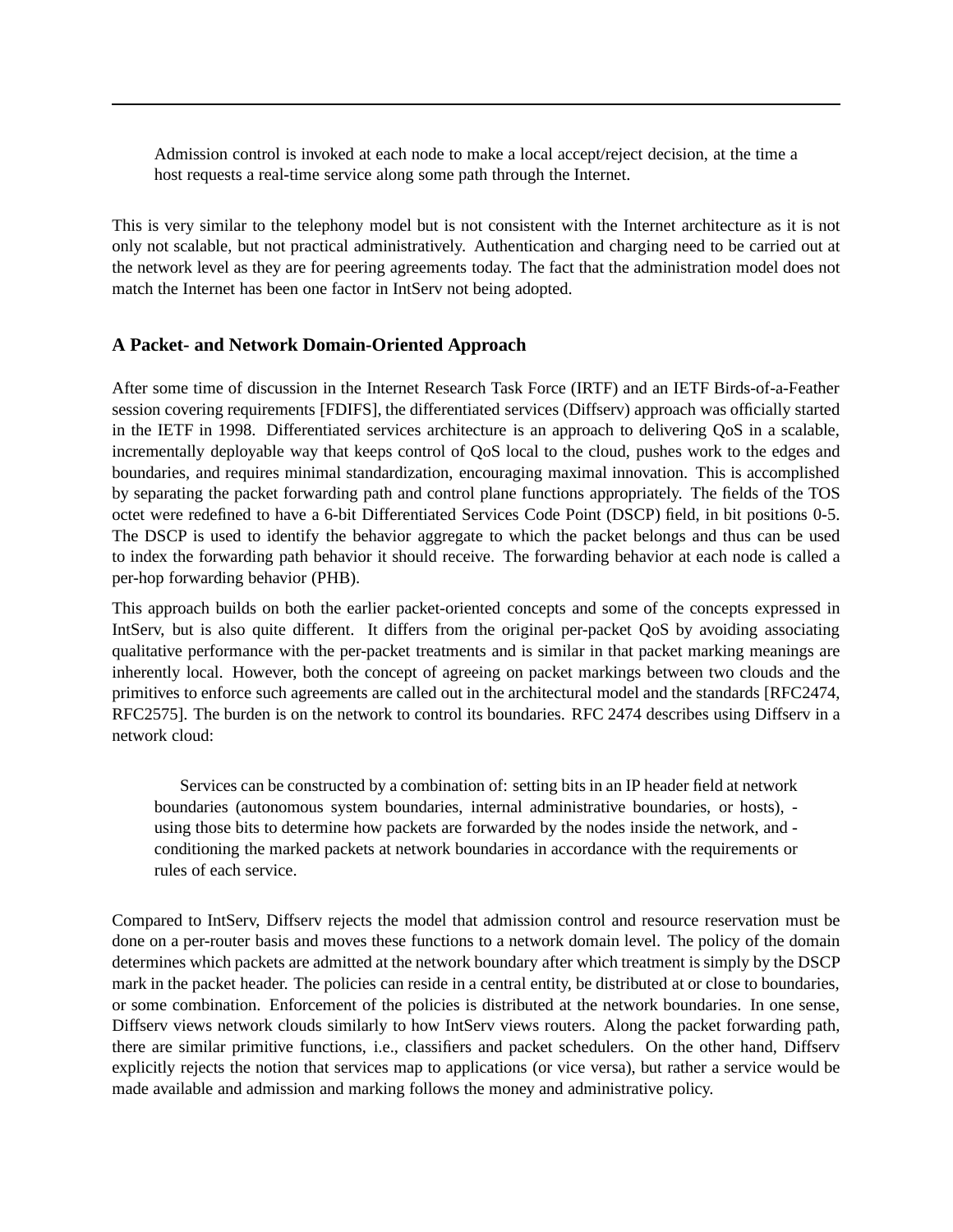



Diffserv defines network primitives that can be put together to deliver a particular behavior to packets as they transit a domain. Such a specific behavior is called a Per-Domain Behavior (PDB) and the network edge (using classifiers and policers) is set to enforce the PDB's requirments while the network interior (using packet scheduling) is configured to deliver the QoS levels specified for the PDB. A "flow" is admitted into a traffic aggregate associated with a PDB and the admission may be through static configuration, per-flow signalling, exchange of credentials ("cookies"), or any practicable means desired by that domain. Admission control changes may result in reconfiguring the network edge, but the interior configuration is regarded as a provisioning decision and only changed on longer time scales. Attributes of a PDB derive from how the edge is protected (what enters the behavior aggregate) and how the individual router hops treat each packet (per-hop behaviors).

Figure 2 shows that a domain may consult some policy entity located at its boundary which may in turn consult another policy entity, one which may be more "central" simply a "peer" entity at another boundary. The network domain's edge ensures the egress packet flow conforms to the agreement with the next domain and, in turn, policies that domain's traffic upon entry. Inside the domain, packet forwarding uses the value of the DSCP field to steer packets to different queues which are serviced by packet schedulers to deliver differential treatment.

The challenge in Diffserv is to carefully construct PDBs so that the per-hop behaviors are invariant under aggregation and a sensible QoS that gives a uniform expectation to all packets of the same aggregate results. This is much more challenging than many believe. It is easiest to do at the most restrictive end (limited bandwidth, strict traffic profiles, careful provisioning) and for the least restrictive classes ("best effort" type) than for other types of service.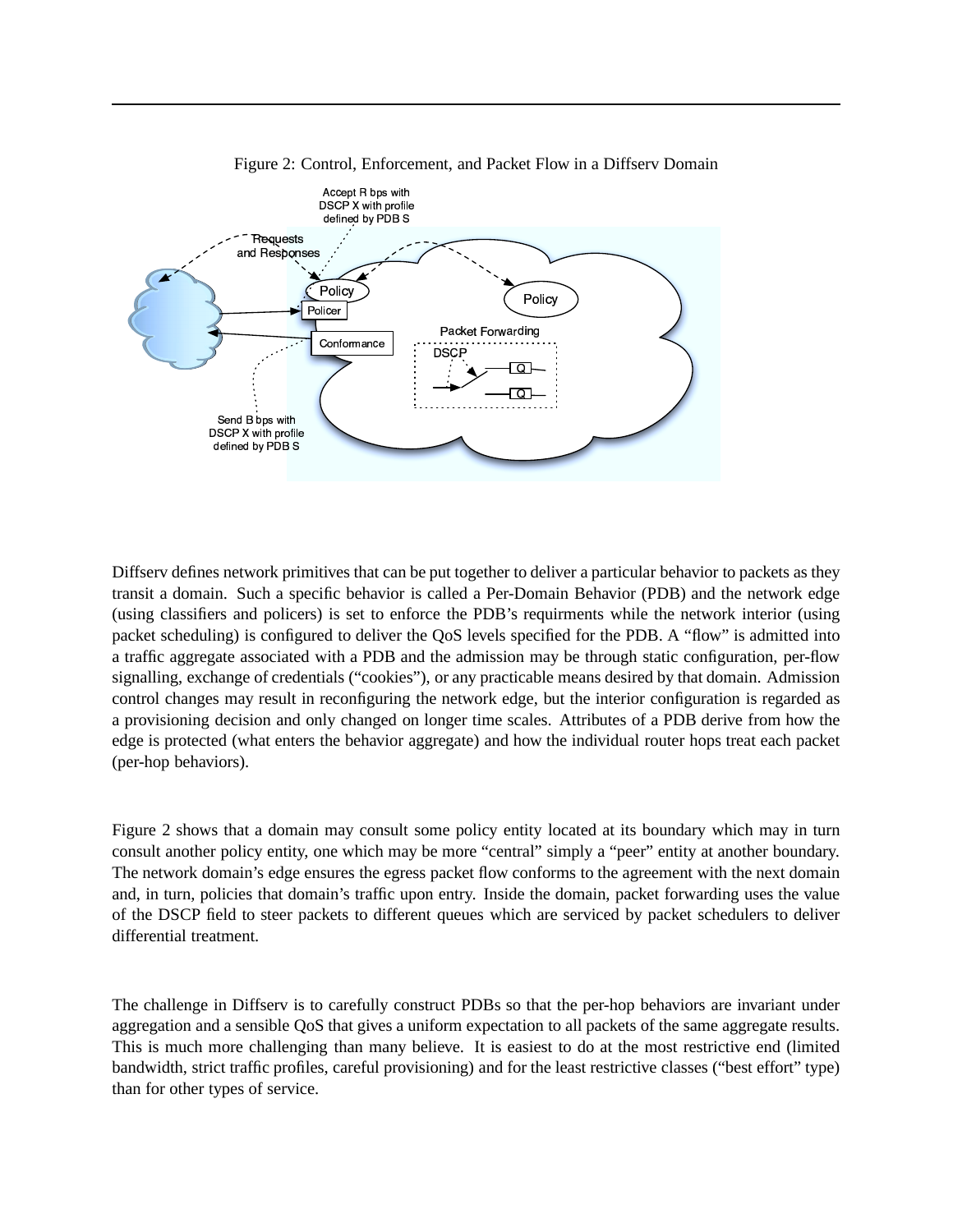



## **FITTING QOS TO THE INTERNET**

Today's Internet is made up of network domains, colloquially refered to as *clouds.* Clouds do not solely denote regions of different ownership, but are regions of relative homogeneity in terms of administrative control, technology, and/or bandwidth. They can be used to indicate regions whose resources differ or which are administered by different departments of one larger organization (Figure 3). As a roll-out strategy, Diffserv QoS can be deployed in only one cloud, doesn't need to be signaled per connection, and the state in most nodes can be reduced considerably as compared to connection-oriented approaches which tie up resources, require state for every connection and are not incrementally deployable or scalable.

When network clouds are operated by different organizations, the service expectations for packet traffic transiting a "foreign" cloud must be expressed in some manner and often represent a contractual agreement, containing an SLA (Service Level Agreement). This is true for the single class of traffic in the Internet today and adding QoS to IP traffic is expected to result in a catalog of service levels spelled out in one bilateral agreement where the method of binding packets to service level would be part of the agreement. This suggests looking at how expectations are expressed today to provide a framework where this approach can be extended.

### **ISP Service Level Agreements (SLAs) Today**

Currently, most ISPs make service level guarantees as part of their contracts. For example, MCI's web site in February of 2004 targets monthly latency figures of 55 milliseconds or less for regional round trips within Europe or North America. MCI SLAs guarantee 99.5% or greater packet delivery for regional round trips within Europe or North America. The method of measurement, collection, and computation of the metrics is critical to understanding their meaning. According to its website, MCI, like most ISPs, takes these measurements in its core network by collecting pings which use the Internet Control Message Protocol (ICMP). This data is collected in 5 minute intervals and the statistics are derived from an average of all samples of the previous month. Thus the measures are not a strict upper bound, but an upper bound on the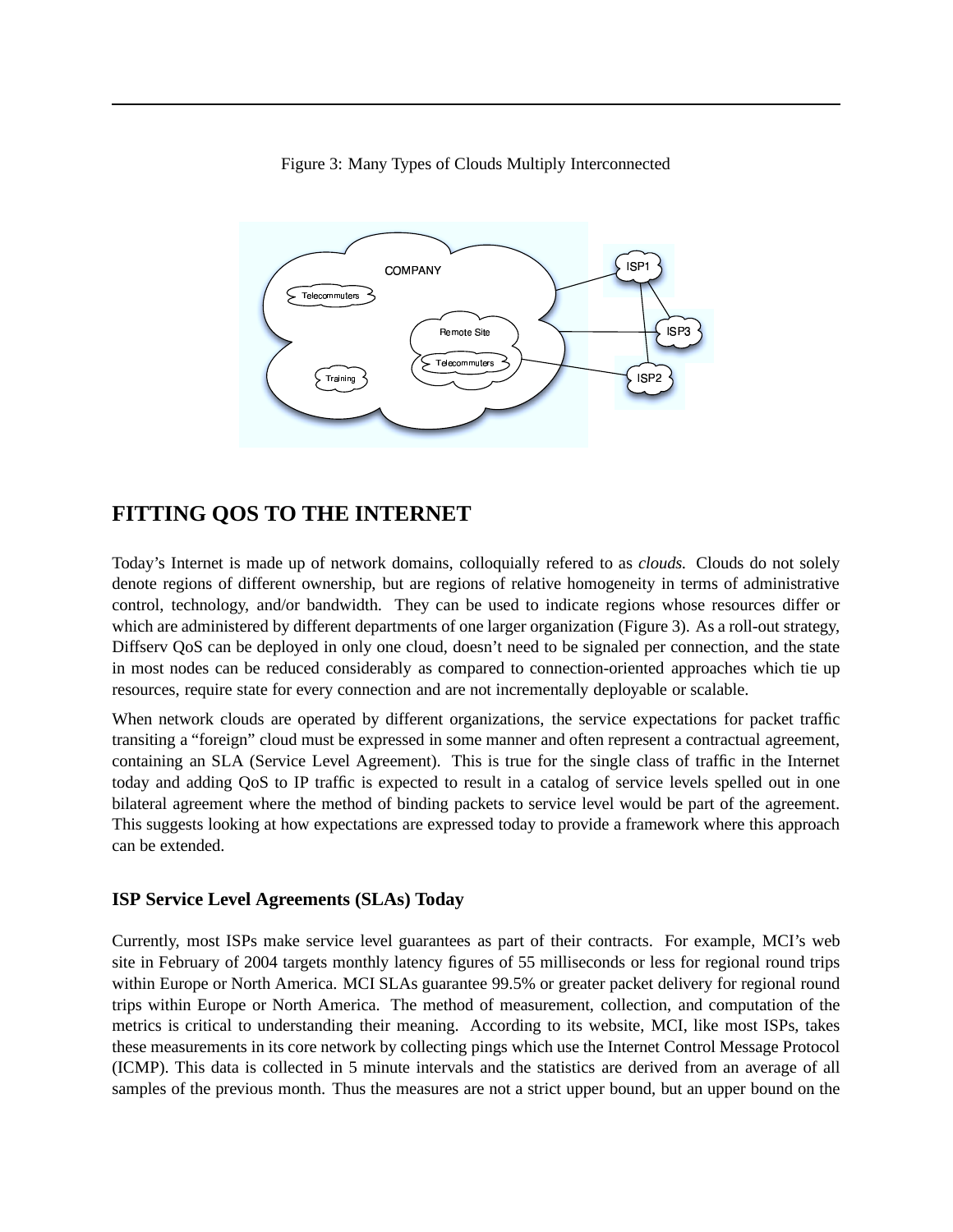Figure 4: Forwarding and Control Planes in a Router



average. For best-effort traffic, this is a reasonable approach. Diffserv PDBs are specified in RFC 3086 as a framework to extend these kinds of measures and methodologies.

#### **Forwarding Path and Control Plane**

Two very different functions must be carried out for packet delivery in the Internet. One is packet forwarding, a relatively simple task as it must be performed at line-rate on a per-packet basis. Packet forwarding uses the packet header to find an entry in the routing table that determines the packet's output interface. The other is routing, which sets and maintains the entries in that table and may need to reflect a range of transit and other policies as well as to keep track of route failures. Routing is more complex and continues to evolve. The separation of these data and control paths is an important part of the Internet architecture. Internet QoS follows this model by using a field of the packet header to find an entry in a behavior table that determines which output queue to put the packet into. This behavior table will be configured by a QoS agent and the development and evolution of this QoS agent may take place separately from the design of forwarding path features.

Similarly with basic packet forwarding, forwarding packets with differentiated QoS is a relatively simple task. There are only a small number of ways of differentiating behavior: packets can be dropped, sent on, or queued. Packet queues can be scheduled to provide different delay, throughput, and loss characteristics. Figure 5 shows the forwarding path primitives in the context of a cloud.

## **FORWARDING PATH BUILDING BLOCKS AND MECHANISMS**

As noted, the IP QoS control plane can evolve over time, but the forwarding path must be capable of providing the required Diffserv primitives well from the first roll out of IP QoS.

### **Differentiated Services Forwarding Path Building Blocks**

A differentiated services-compliant network node includes a classifier that selects packets based on the value of the DS field, along with buffer management and packet scheduling mechanisms capable of delivering the specific packet forwarding treatment indicated by the DSCP. Setting of the DSCP and conditioning of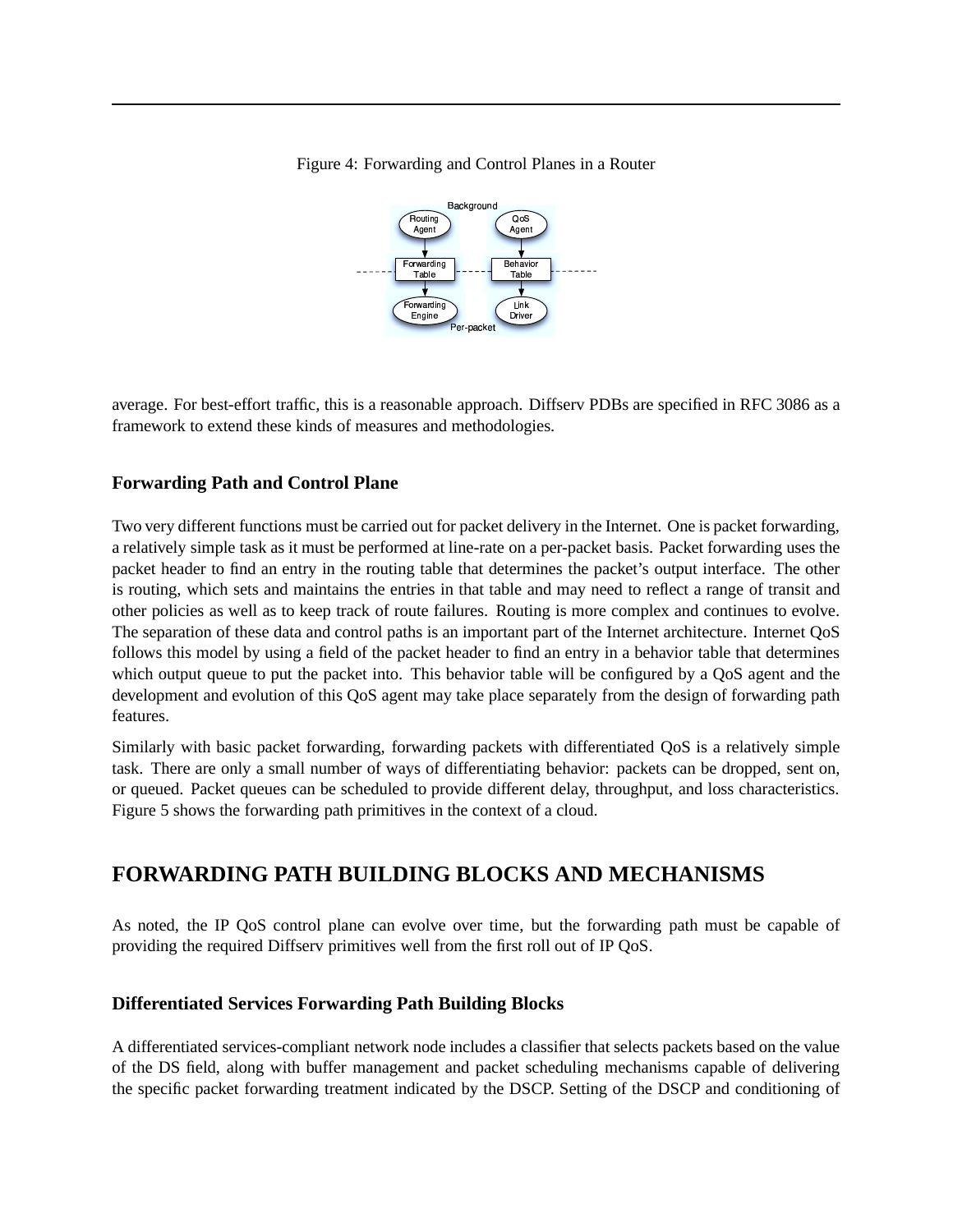

Figure 5: Forwarding Plane Primitives in the Network Cloud

the temporal behavior of marked packets need only be performed at network boundaries and may vary in complexity.

Figure 4 shows the forwarding path building blocks as: classifier (C), Policer (P), Marker (M), Queue (Q), and Sharing/Shaping (S).

Classification takes apart (input) packet stream. Classifiers select packets based on the content of packet headers according to defined rules and may be one of two types: a multiple field (MF) classifier or a behavior aggregate (BA) classifier. MF classifiers filter on an arbitrary range of IP header fields. At *minimum* this should include the (possibly masked) six-tuple of source, destination, source port, destination port, protocol type, and TOS octet. Other packet fields may be included and it must eventually work for IPv6 as well as IPv4. BA classifiers filter on a packet's DSCP (bits 0-5 of the TOS octet) and all Diffserv-compliant nodes must be capable of classifying on (at least) the DSCP. A Diffserv-compliant node must be capable of running required classification at line rate.

Policing enforces the rules governing packet substreams. Packets are tested for conformance to a particular average rate and instantaneous rate. Packets which do not conform are forwarded to a particular policing action which might include dropping or re-marking (to become part of a different aggregate). Policers contain meters used to measure a traffic stream (which may have been *classified* from a more general traffic stream) against a traffic profile.

Marking propagates information about the aggregate downstream. Particular forwarding treatments are determined by the "mark" that appears in the packet's DSCP field. A Diffserv-compliant marker must be capable of writing a six-bit DSCP into the packet's TOS octet at its maximum forwarding rate.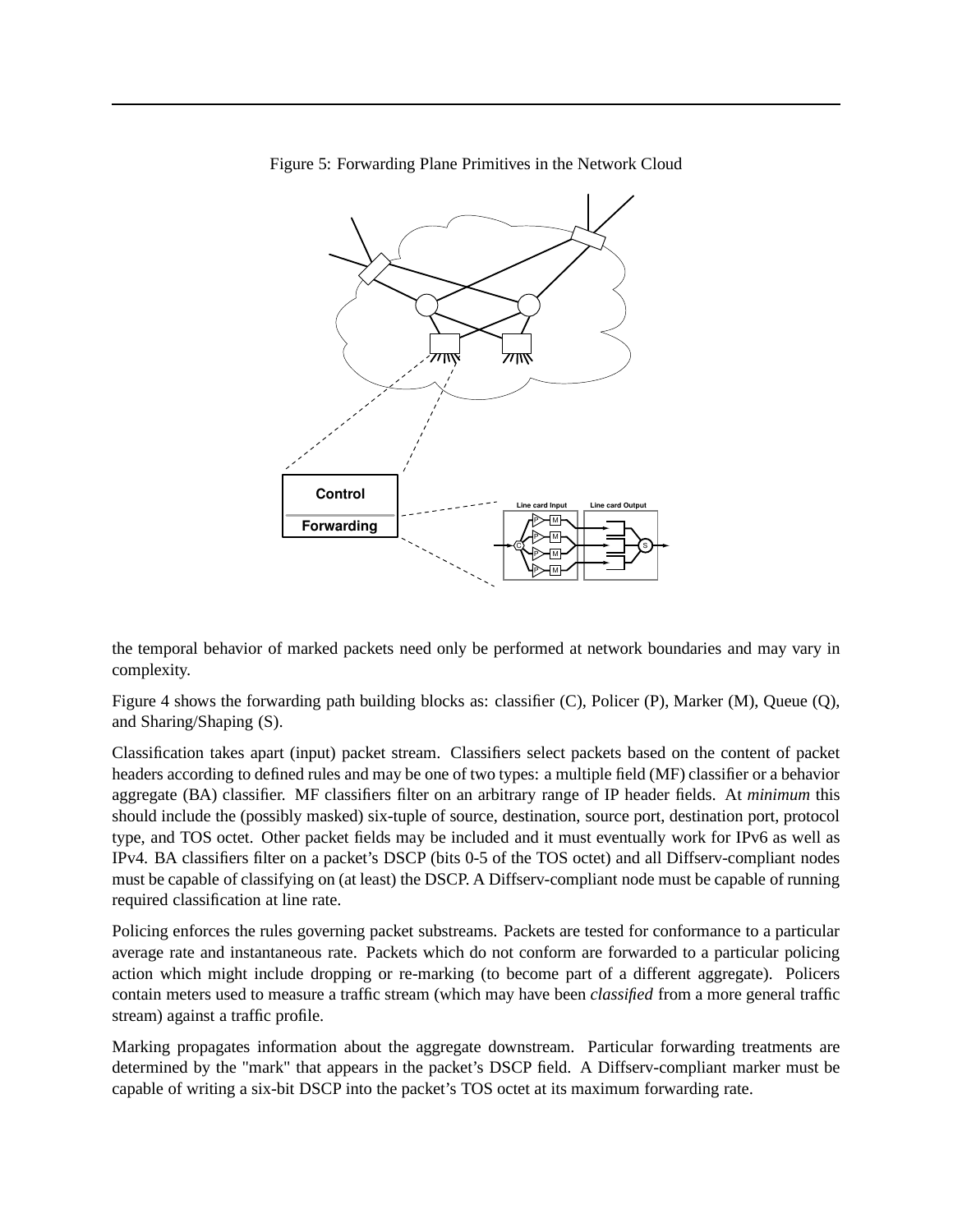Queues isolate traffic aggregates from each other. Service differentiation gives some traffic aggregates a level of service (or minimum level of service) that is independent of other traffic: in other words, isolating that class from other packets on the same wire. Nothing but separate queues can perform this function: drop preference schemes offer some protection for different aggregates but not isolation. For example, in the same queue, all streams will see the same (possibly large) delay. More queues at an output interface mean a customer can configure more isolated traffic aggregates. This might be useful at some boundaries, but when provisioning aggregates for an entire domain, it is unlikely that more than a small number will be practical.

Active queue management distributes packet drops and prevents congestion collapse. A queue that is configured for low latency, zero-loss traffic (such as the DB queue described in [RFC3248]) will not have any persistent queue, thus queue management will have no effect and is not required on such a queue. Queues may have active queue management as defined in RFC 2309 and may additionally meet the requirements of [RFC2597].

Sharing/Shaping constructs an (output) packet stream based on local policy and downstream agreements. Delivering a fixed bandwidth, independent of other traffic, requires time-based queue service (traffic shaping). Delivering relative link shares requires some variant of WRR queue service, of which there are many; some better than others at isolation. Packet scheduling for sharing the link may be done separately from a scheduler that additionally shapes packets in a possibly non-work-conserving way, though an example that perform both functions is Class-Based Queueing [CBQ]. There must be a link sharing packet scheduler for the queues. The shaping requirements depend on the role of the interface within the topology.

### **Edge and Interior Functionality**

The DSCP is used to identify the forwarding treatment packets are to receive within a cloud, but at the network edge, it must be possible to identify packets by more complex criteria and mark them for the correct treatment. This puts the most complex "work" of the forwarding path at the edge or boundaries of the network clouds. It is the responsibility of each network cloud to monitor the traffic crossing its boundaries and only admit packets into its interior and into a particular behavior aggregate if it conforms to its administrative policies. Thus, the edge needs mechanisms that allow it to monitor and enforce the policies. The policies themselves may be static or may be set by some kind of admission control. When the network edge is a *trust boundary*, as occurs between clouds with differnent administration, then the control of the traffic entering the network must be the most strict. The monitoring needs to identify the packet, check its conformance to a particular traffic profile, and, if compliant, mark it with the appropriate DSCP that will be used in the interior. For packets exiting the network, it may be necessary to ensure that they conform to the traffic profile expected and/or contracted with the downstream network.

These monitoring primitives at the network edge are configured to match admission control and resource reservation policies. Such policies may be static or dynamic, and the time scale of applicability may cover a wide range. This process is called traffic conditioning. The resource that the edge controls is admssion to a particular behavior aggregate that can transit the interior of the cloud. The interior of the network is provisioned such that certain quantifiable characteristics accrue to different types of behavior aggregates. An admission control mechanism must be configured with the bounds on what can be admitted to each behavior aggregate. Thus the expectation is that each behavior aggregate's characteristics will be represented by its worst case values (e.g., of maximum delay), though a complex and sophisticated mechanism might work differently.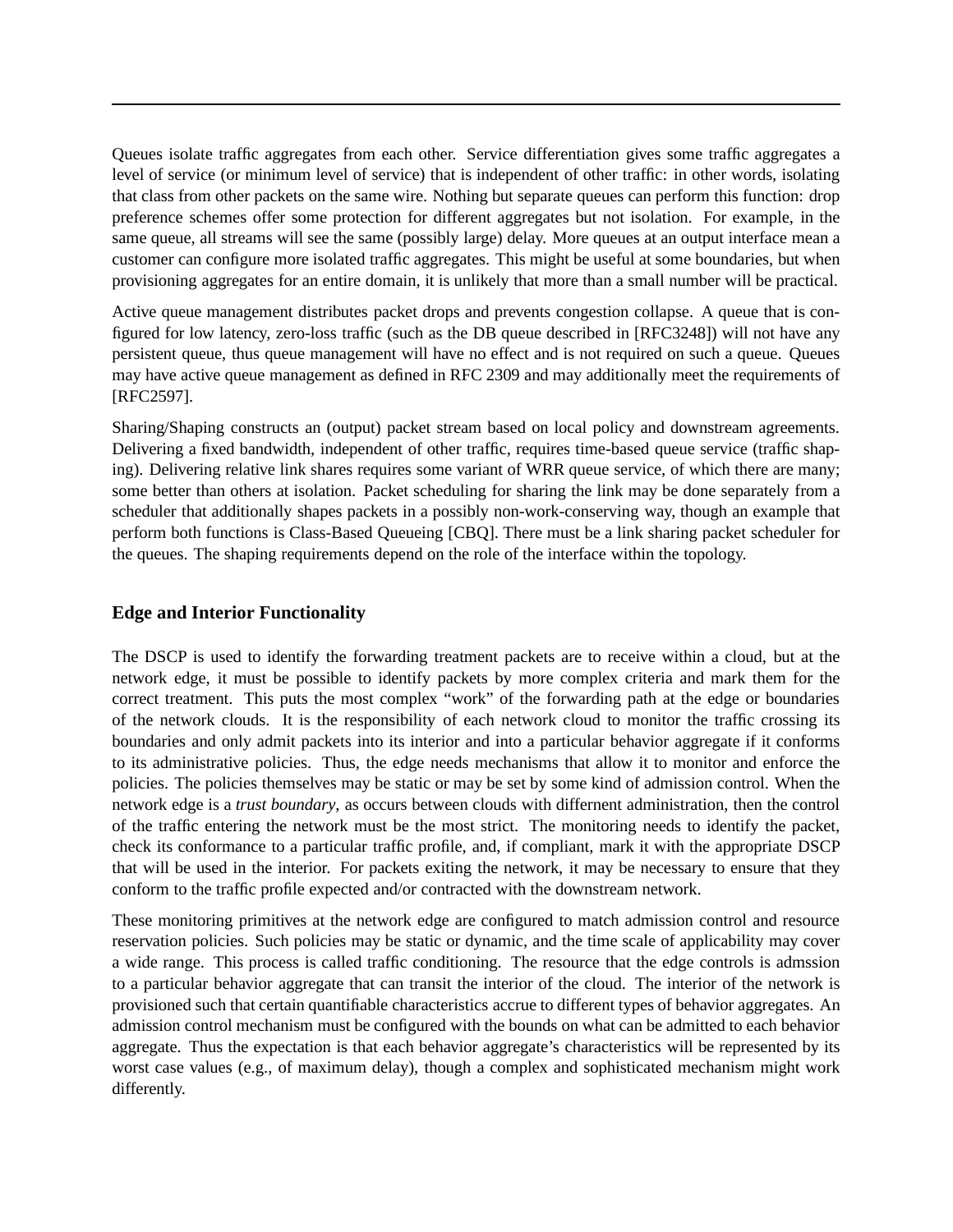Interior nodes need only steer packets to the appropriate QoS behavior (most typically represented by a queue at the output interface) for the packet's DSCP *mark* and provide the expected per-hop behavior. Note that the output interface part of a boundary router may be considered to be in the interior of a cloud. The queues and sharing mechanism implement the Diffserv PHB. In the interior of a network, the number of required queues should be on the order of the number of distinct behavior aggregates corresponding to PDBs provisioned on that network, a small number. At the edge, queues may be used for additional customer isolation and thus devices intended for the edge may need more queues and more complex scheduling.

Clearly network nodes at the edge must have the most sophisticated classification. Frequently, but not always, the line rate of of packets crossing a boundary will be less than in the interior, hence it may be easier to implement these complex functions at boundaries. Administratively, it is generally easier to isolate one particular ingress/egress and use a smaller set of classifiers than at any interior link. Policers, shapers, and MF classifiers typically appear only at network boundaries.

## **FROM EDGE-TO-EDGE TO END-TO-END**

The evolving model of IP QoS, based on the Diffserv architecture, recognizes both the reality and the strengths of the real Internet. The fundamental difference between this model and the IntServ model is that resources are controlled and allocated on a *per-cloud* basis, that is, admission control and resource allocation are seen as cloud or domain functions, not per-router functions. QoS characteristics are configured and guaranteed on a per-domain basis; traffic transiting a number of domains gets the concatenation of the guarantees of each domain. In a sense this is analogous to IntServ building QoS from transiting routers, but routers are not the right level of granularity for service guarantees and admission control decisions, both for scaling and administrative reasons. Not only is this model more implementable, it really is the only right choice for Internet QoS since it evolves out of existing practice.

Many advantages arise quite naturally from the cloud-based QoS. Since clouds can map to the independently administered regions of the Internet, the control lies within one administrative unit (e.g., company, governement agency, etc). There is the further advantage that this approach is architecturally agnostic in that within a cloud any technology might be used to deliver QoS. Similarly, it is agnostic to the signalling, resource reservation and admission within a cloud, thus these components can develop and evolve separately from the business of providing QoS mechanisms in the forwarding path. Focusing on clouds permits incremental deployability, bringing QoS to the Internet one cloud at a time. For QoS guarantees to be exchanged between clouds, there must be some bilateral agreement between the clouds but this can also be signalling agnostic in the early stages. It is anticipated that early choices in the bilateral agreements will be useful in the evolution of an Internet-wide standard when it is needed.

### **Putting together the Building Blocks within a Cloud**

Edge-to-edge services are built by adding rules to govern behavior aggregates with regard to the initial packet marking, how particular aggregates are treated at boundaries, and temporal behavior of aggregates at boundaries. Different user-visible services can share the same aggregate. Services must be sensible and quantifiable under aggregation. The Diffserv Per-Domain Behavior (PDB) is the idealized edge-to-edge service. RFC 3086 defines the PDB as: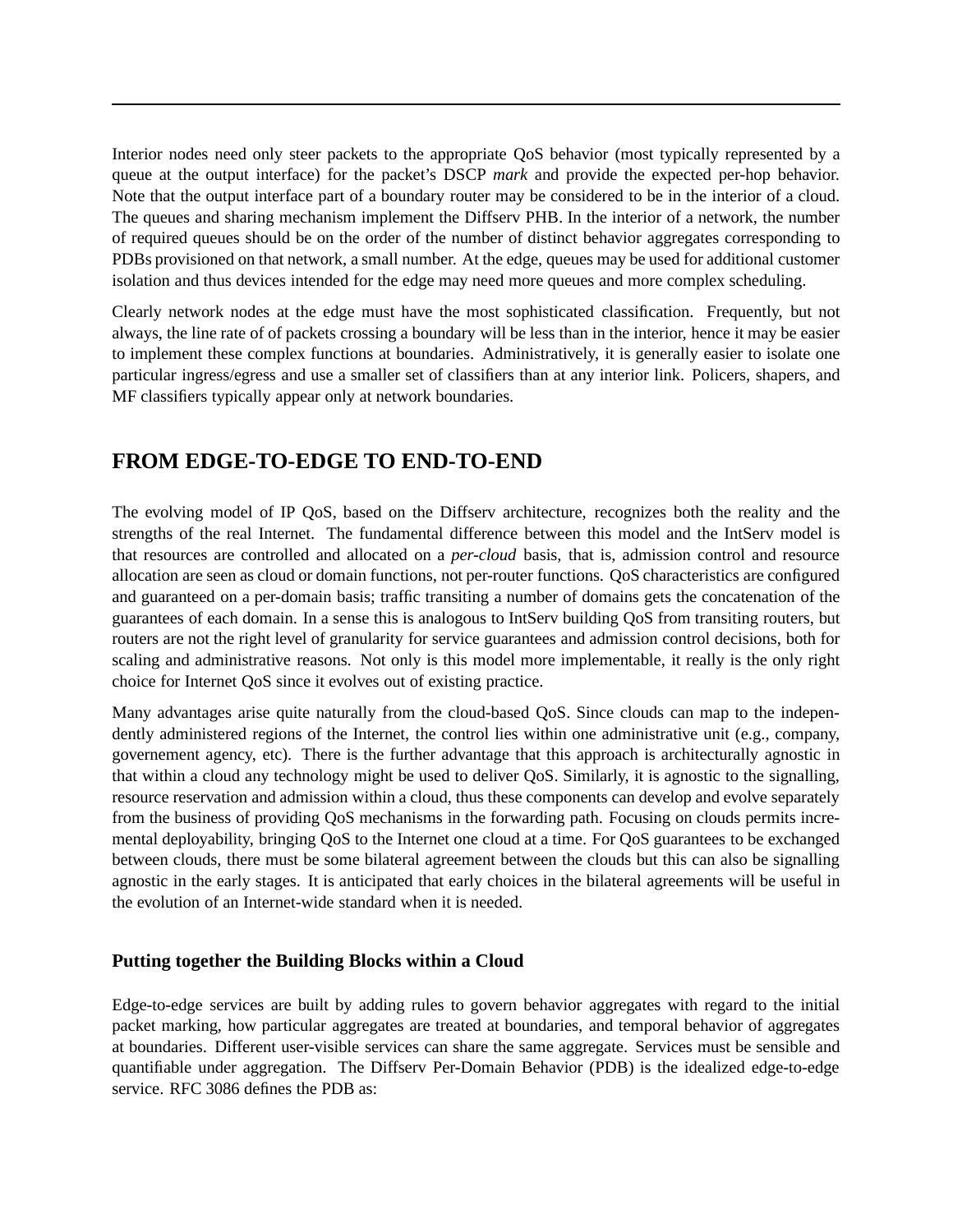the expected treatment that an identifiable or target group of packets will receive from "edge-toedge" of a DS domain. A particular PHB (or, if applicable, list of PHBs) and traffic conditioning requirements are associated with each PDB.

RFC 3086 discusses PDBs and their specification in detail and it should be consulted for those requiring a deeper understanding. The definition of a PDB is based on "ideal" conditions, that is no link errors or routing failures, so the service levels made visible to a customer might be somewhat more conservative or may be stated with a statistical probability based on the network operator's observed level of network up time.

### **Control Plane Functions**

A repository of of policy is needed to keep track of priorities and limits on QoS allocations for individual users, projects, and/ or departments. An entity needs to receive requests for QoS, consult and update the database, and send configuration information to the routers, where indicated. RFC 2638 discussed these requirements and used the term Bandwidth Broker (BB) for a QoS Agent meeting them. A BB is part of the network infrastructure and must authenticate requests from users, though information can also be configured. Intradomain policy decisions and implementations remain up to each domain much as for intradomain routing.

The BBs functions can be accomplished by a single central entity, by cooperating entities, by a hierarchical or peer-level arrangement of entities as appropriate for a particular network. Here the term "BB" is used loosely to refer to the functionality regardless of how it is implemented in a particular network domain.

One of the BB functions is to allocate and control access to the "special" QoS levels across its domain. Figure 6 shows possible QoS control flows. A host application may send a request for special service directly to the network, using an RSVP-like signaling protocol. Requests can come from many other sources including network administrators. A request must include the requstor's identifying information as well as information identifying the flow, microflow, or aggregate for which the request is intended. At the Policy Enforcement Point (PEP), this message is recognized as a request and sent to the allocation agent. The allocator needs to check the BB policy database, the requestor's credentials, the time of day and any other relevant information, then returns a "yes" or "no" to the PEP (or directly to the host). If a "yes" is returned, the appropriate DSCP and policer information is sent to the PEP for enforcement (and to the host for conformance). If the reply goes directly to the host, then it must be cryptographically signed in some way so that the PEP will know it is valid.

The BB is a control plane entity used to implement a cloud's policy goals and to configure the forwarding path accordingly. The best way to do this is still an open question, yet using simple policies and static configuration, it is possible to deploy useful network QoS. Recalling the analogy to basic Internet packet delivery, we note that the Internet does not use a single routing protocol, thus we might expect a range of QoS control protocols in each cloud. Over time we expect a single method of gluing together cloud QoS will evolve.

#### **Connecting Network Clouds**

Each network cloud is free to use any method to provide QoS across its domain. In order to provide QoS across network clouds, clouds that exchange packet traffic must agree on how packets are to be marked and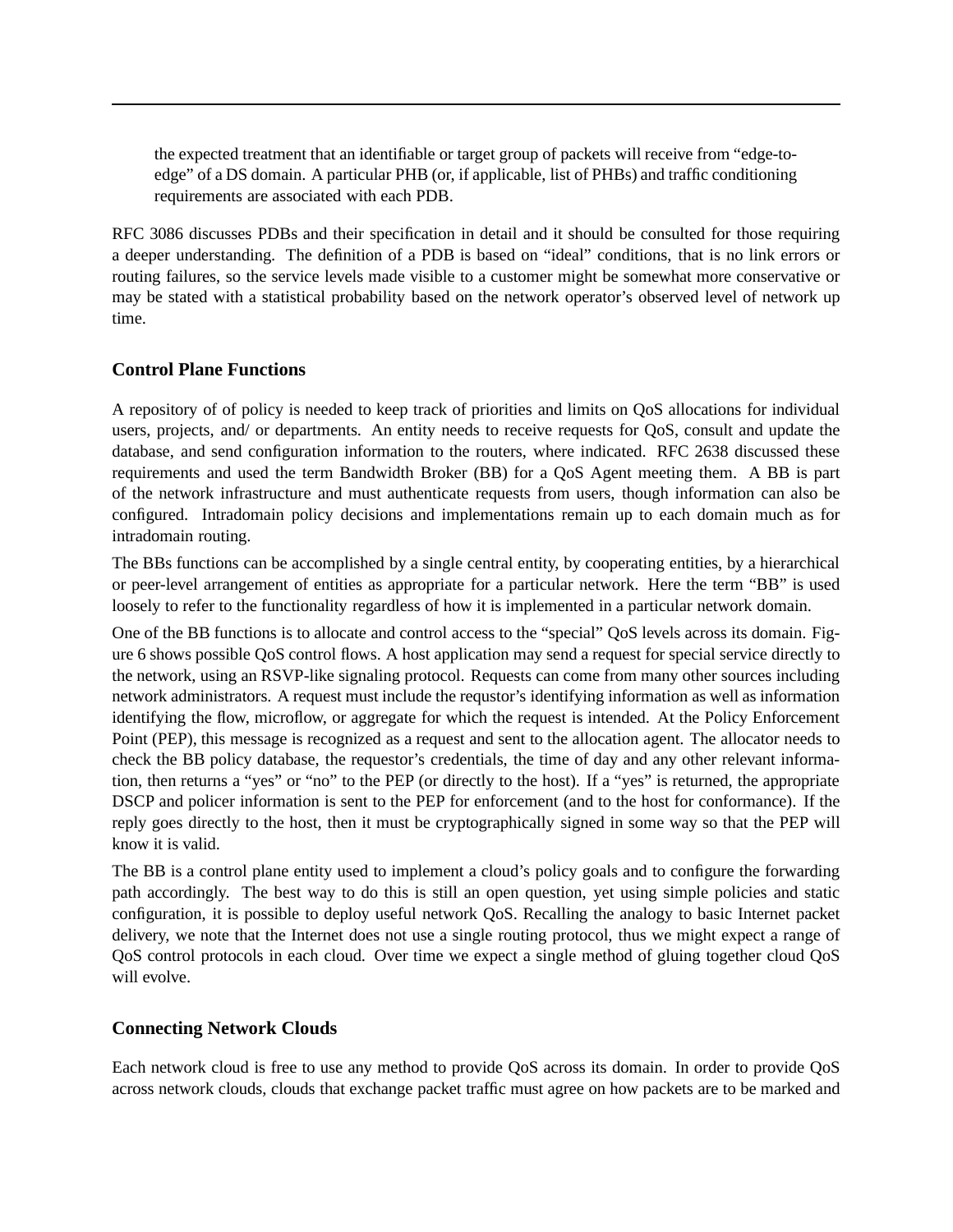

Figure 6: Intracloud QoS Allocation Options

what level of QoS they will receive as they transit a domain. This can be a static agreement for specific traffic profiles of traffic marked with a particular DSCP that can be configured into the network's edge policers. If the communicating network clouds agree, some form of dynamic signalling can be used and a cloud's QoS agent can configure the edge policers and meters in response to a request, for the lifetime of the request.

Figure 7 shows an enterprise network (on the left) and its connection to an ISP. Assume that the enterprise has set up the *foo* PDB which utilizes the SP PHB to send voice-over-IP. The leaf routers have been set up to MF classify and police traffic, marking conformant traffic with the correct DSCP. Inside the enterprise network, the DSCP will be used to select the router treatment. If the any SP packets leave the enterprise network, the aggregate can be shaped to meet the traffic profile agreed upon with the ISP (and perhaps remarked to the ISP's specification). The shaping is in the enterprise network's best interests since this prevents the ISP from finding any packets out of profile and dropping them. At the ISP border, the packets may again be MF classified (to determine the originator) and may be remarked in the DSCP. If there is no signalling between domains, the shapers and policers are configured to reflect a contract agreement and the enterprise allocates its SP packets among hosts according to policy.

In 1997, in early diffserv discussions, an approach to interconnecting domains was proposed (documented in RFC 2638) where the BBs along the path communicate. Requests travel along the domains one hop at a time, as shown in Figure 8 (taken from RFC 2638). Each domain's BB may optionally query other adjacent domains if the first refuses the request. Further, each domain's BB may check resources and reserve them completely differently. All that must be agreed upon is the manner of communicating the request and the response.

In time, the protocols for connecting clouds might evolve to something structured and standardized, but this is not necessary in order for enterprise networks to deploy QoS within their boundaries or for an individual ISP (or small set of ISPs) to offer customers QoS to other sites connected to the ISP. The approach to providing QoS inside a cloud does not need to be exposed to the external protocol, only the traffic profiles acceptable and the bounds that can be expected on such traffic measures as delay. Individual clouds can use the signaling protocol and control plane QoS agent of their choice. This is analogous to a cloud's choice of an interior routing protocol vs the use of BGP for connecting Internet clouds.

A detailed treatment of Diffserv QoS, with examples, is contained in [DIFFINT]. Early work on a diffsev architecture [RFC2638] is partially obsolete, but the control plane architecture is still relevant.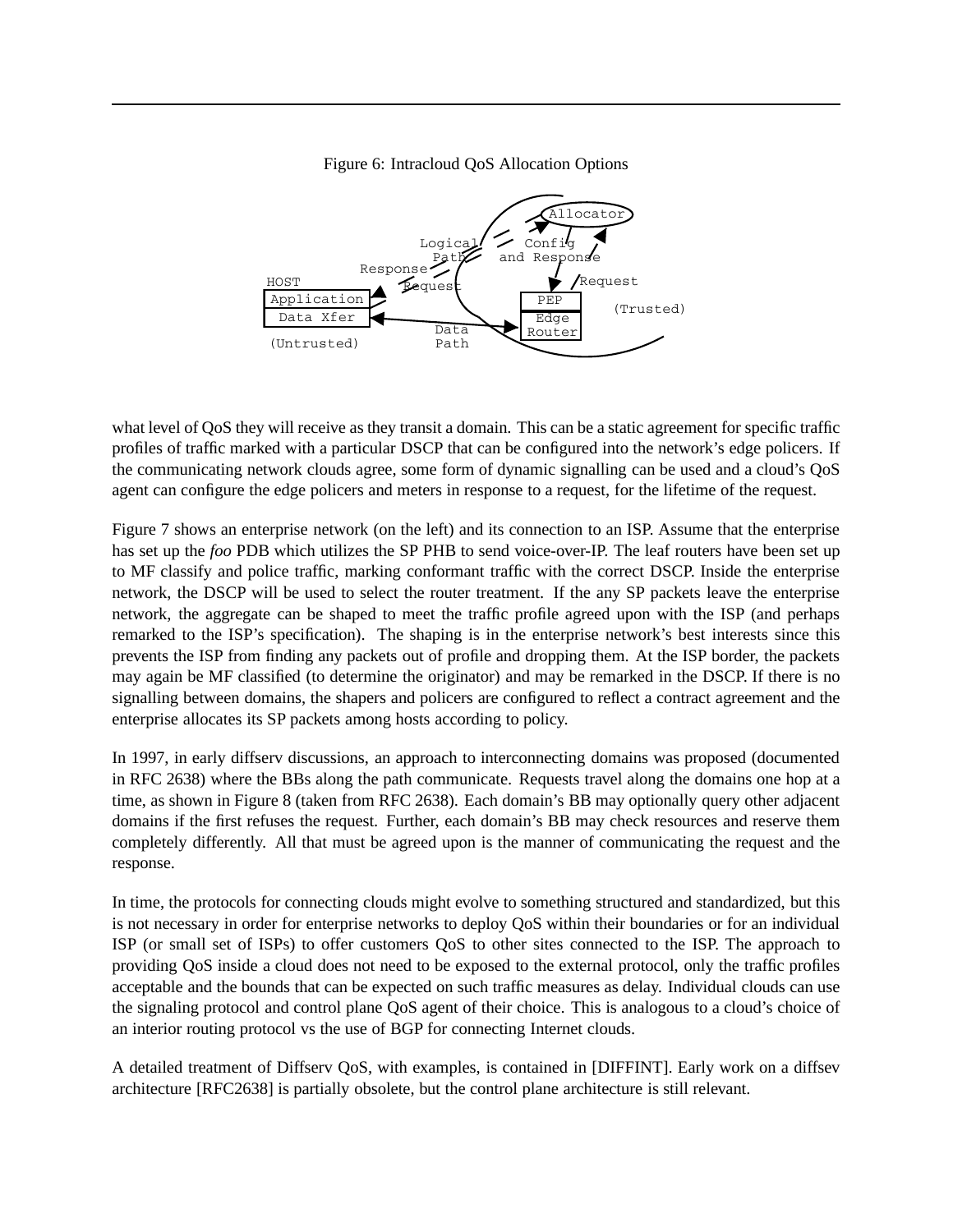

Figure 7: Connecting an Enterprise Network to an ISP

Figure 8: Dynamically Connecting QoS across Domains